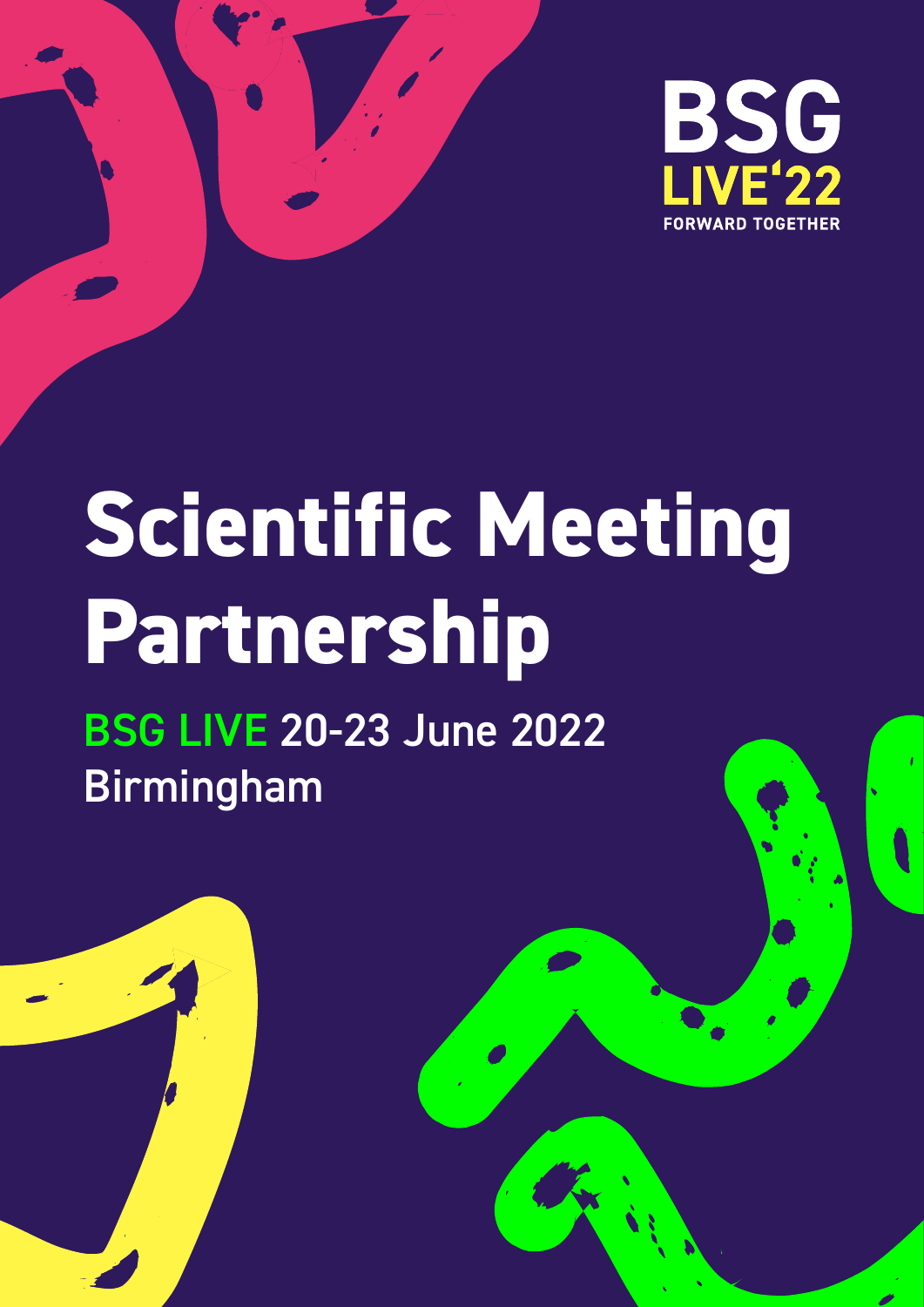### **BSG LIVE 2022 Contents**

| Scientific and Educational Partnership with the BSG - Programme summary. 7 |
|----------------------------------------------------------------------------|
| A science partnership between the BSG and industry  8-9                    |
| The BSG and Industry interactions a different approach  10                 |
|                                                                            |
|                                                                            |
|                                                                            |
|                                                                            |
|                                                                            |
|                                                                            |
|                                                                            |
|                                                                            |

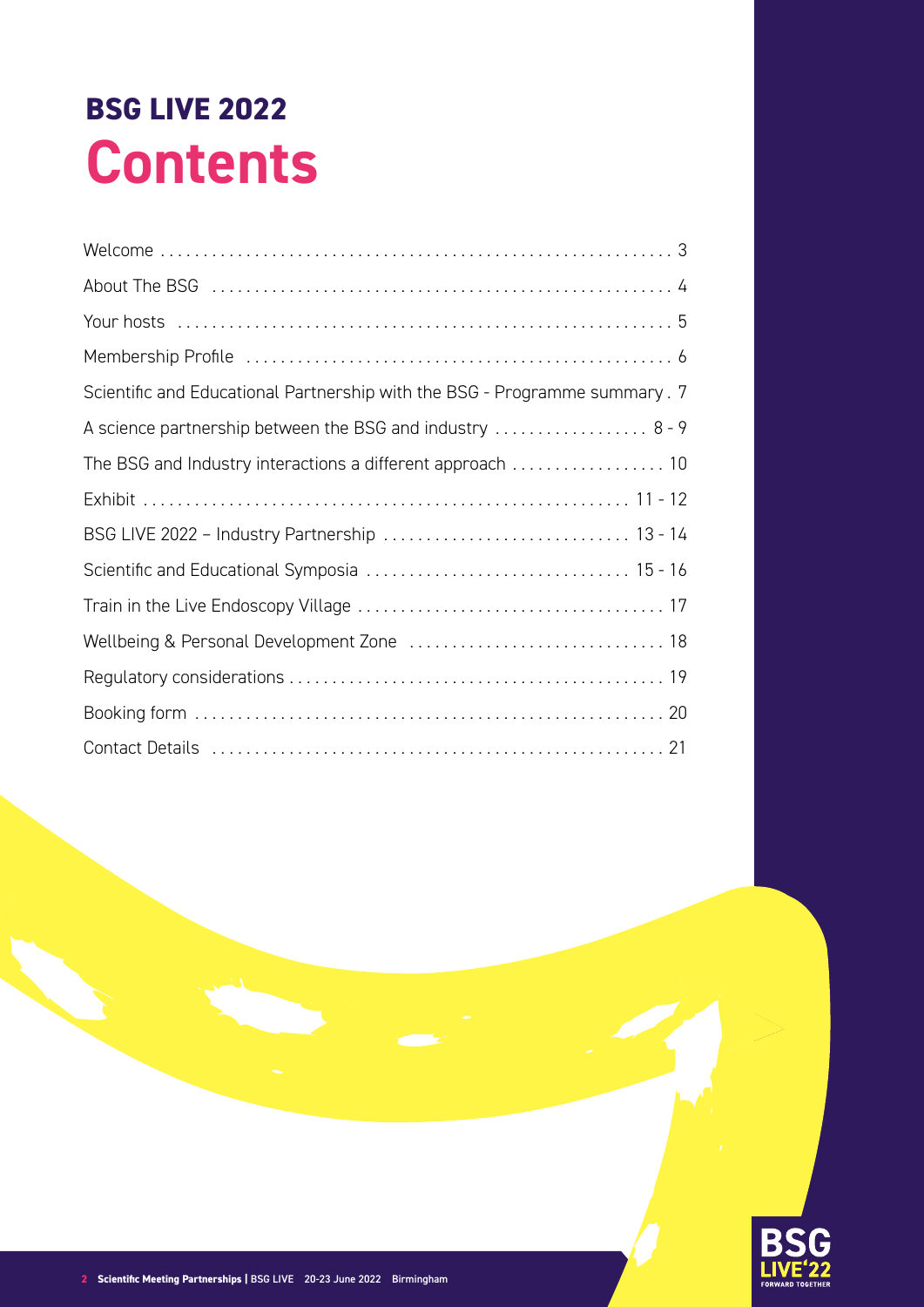### **Dear Colleagues**

It is with great pleasure that we invite you, on behalf of the Planning Committee, to join us at The British Society of Gastroenterology Annual Meeting - "BSG LIVE" in Birmingham from 20<sup>th</sup> - 23<sup>rd</sup> June 2022. We look forward to welcoming our community for a live, face to face meeting for the first time since 2019. We are making every effort to facilitate meaningful interactions between you, our valued partners and our clinical community comprising; physicians, surgeons, pathologists, radiologists, scientists, nurses, dieticians, and others working in the fields of gastroenterology and hepatology. We expect over 2,200 healthcare professionals to join us at this major, four-day scientific meeting at the ICC Birmingham.

#### **BSG LIVE Objectives:**

- To educate our members and guests regarding state-of-the-art investigation and management, and new developments in all fields of Gastroenterology and Hepatology
- To provide high quality CPD for our members
- To allow researchers in all Gastroenterology related fields to present, share and discuss their findings
- To encourage and help enable collaborative working
- To work together with our Industry partners to allow our members to see and hear about new developments that may help improve patient management
- To host meetings and events for our Trustees, Executive and Council, and BSG section committee meetings

We invite our BSG LIVE partners' medical teams to join us in scientific sessions to hear directly from clinicians and medical experts regarding the key issues, breakthroughs and challenges in GI and liver disease today. We shall welcome questions on the challenges you face and look forward to discussing how together we can improve patient safety and outcomes.

We have allocated more meeting spaces for industry symposia for you to take the stage to present on advancements you have made in treatment methodologies, equipment breakthroughs and other insights and innovations.

Using our knowledge of members' clinical and research interests, we can support you in creating better targeted conversations that resonate with attendees. Our new industry hall layout will offer the delegates an easier way to navigate the space and find the industry partners most relevant to their interests.

A key priority will be the hands-on Endoscopy Village offering training in different endoscopic scenarios. This year we have extended the training time to two full days and the training will take place in a dedicated interactive zone, which will have its own symposia area to provide a platform for scientific exchange.

As we embrace innovation, we will provide a dedicated space where Digital Health organisations, large and small, can gather to share advancements in key areas such as AI in GI and new clinical applications.

Sustainability is key on our agenda and will feature more prominently in future meetings. We have made major reductions on printed materials and other unnecessary items. We invite you to join us in these efforts.

And after two years like no other, we are keen to offer as much support as we can to our members, many of whom work in high-pressured and stressful environments. We welcome talks and support from industry in our Wellbeing & Personal Development Zone to encourage our community to look after their own physical and mental health.

We would be delighted if your organisation would work with us, to support this innovative and exciting meeting, bringing together the very best in the fields of Gastroenterology and Hepatology.

#### **Prof Adrian Stanley, BSG Senior Secretary**

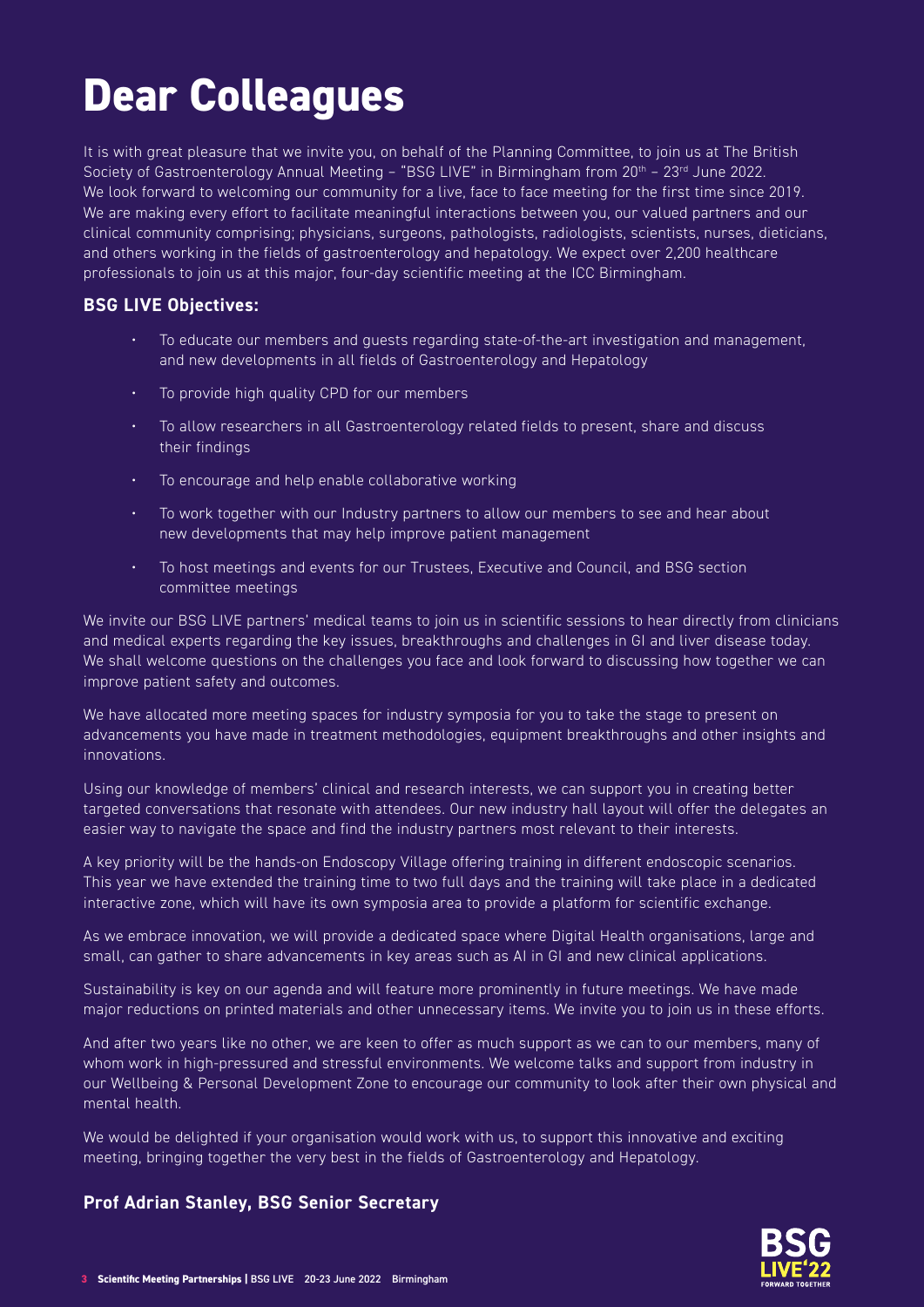### **About the BSG**

The British Society of Gastroenterology is a registered charity and the largest medical gastroenterology and hepatology community in the UK. A professional organisation, it is a voice for gastroenterology and hepatology in the UK, influencing health policy nationally. It has representation within the British Royal Colleges and consequently the Government and other NHS bodies. Internationally it is represented at World and European level and has strong links with other member societies across the world.

BSG supports more than 3,700 members in providing the best care and outcomes for patients with gastrointestinal and liver disease, bringing them early awareness of changes in best practice and new research. It is also intimately involved in all aspects of gastroenterology training in Britain.

Research is supported through the promotion of high standards and offering platforms for scientific presentation and publication, and directly through substantial financial contributions to the Society's affiliated charity, GUTS UK.

The BSG co-owns three journals. Gut is Europe's highest ranked gastroenterology journal, by citation related impact factor, and the Society's oldest title. Frontline Gastroenterology focuses on clinical aspects of Gastroenterology. The newest addition to the portfolio is the open access journal BMJ Open Gastroenterology. The Society regularly produces guidelines on aspects of contemporary practice.



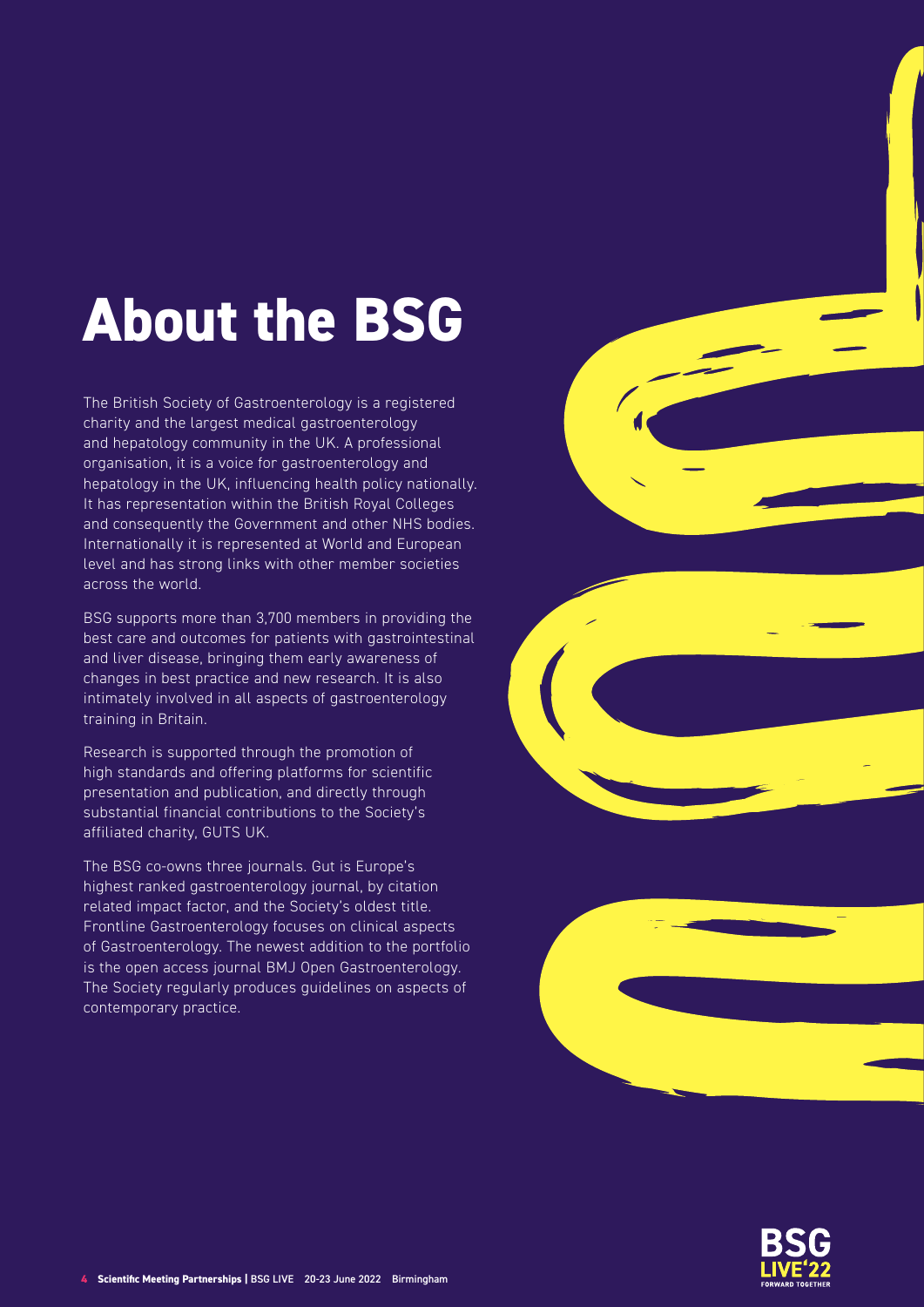## **Your hosts**









#### DR ALASTAIR MCKINLAY BSG President

Dr Alastair McKinlay is a Consultant Gastroenterologist with an interest in nutrition, at Aberdeen Royal Infirmary. He is also physician to the Eden Unit at Royal Cornhill Hospital Aberdeen, the specialist inpatient eating disorders unit for the North of Scotland Managed Clinical Network for Eating Disorders. He is a member of the Council of the Royal College of Physicians of London. Alastair is an Honorary Associate of the British Dietetic Association.

#### DR ANDY VEITCH BSG President Elect

Dr Andy Veitch is a Consultant Gastroenterologist at The Royal Wolverhampton NHS Trust with interests in advanced endoscopy, endoscopy training, endoscopy research and guidelines.  In Wolverhampton, he set up the first centre in the national bowel cancer screening programme in England and has had a national leading role in the programme. He is currently leading on quality improvement in endoscopy services for the European Society of Gastrointestinal Endoscopy, and he has a global role as a member (former Chair) of the endoscopy committee of the World Gastroenterology Organisation.

#### PROF ADRIAN STANLEY

#### BSG Senior Secretary

Prof Stanley was appointed Consultant Gastroenterologist at Glasgow Royal Infirmary in 1999 and Honorary Professor at the University of Glasgow in 2018. Prof Stanley has active research interests and has published over 140 peer-reviewed papers spanning endoscopy and hepatology. He has co-authored four national and international guidelines and has advised SMC and NICE. Prof Stanley has been an invited speaker and performed live endoscopy at numerous national and international meetings. He is Director of the annual Royal College of Physicians and Surgeons of Glasgow Glasgow-Gastro Conference. He was appointed Vice President (Medical) of the Royal College of Physicians and Surgeons of Glasgow in December 2019.

#### PROF HELEN STEED BSG Secretary

Prof Helen Steed is a Consultant Gastroenterologist at the Royal Wolverhampton NHS Trust with specialist and research interests in inflammatory bowel disease, nutrition and medical education. She is the Secretary for the British Society of Gastroenterology and Chair of the BSG Food and Function research group. Her research focus is on microbiota, biomarkers and family planning in inflammatory bowel disease. She has a strong education background and previously acted as Foundation Programme Director for the Royal Wolverhampton NHS Trust and now serves the Trust as Clinical Tutor overseeing the delivery of the postgraduate medical education program and as the regional West Midlands Faculty Development Lead.

#### DR BJORN REMBACKEN Endoscopy Village

Dr Bjorn Rembacken is a Consultant Gastroenterologist and Specialist Endoscopist in Leeds. He is an international Expert in Endoscopy with particular expertise in the endoscopic detection and removal of neoplastic lesions. He is also an external assessor for the Bowel Cancer Screening programme, and has a subspeciality interest in Training and Quality Assurance in Endoscopy.

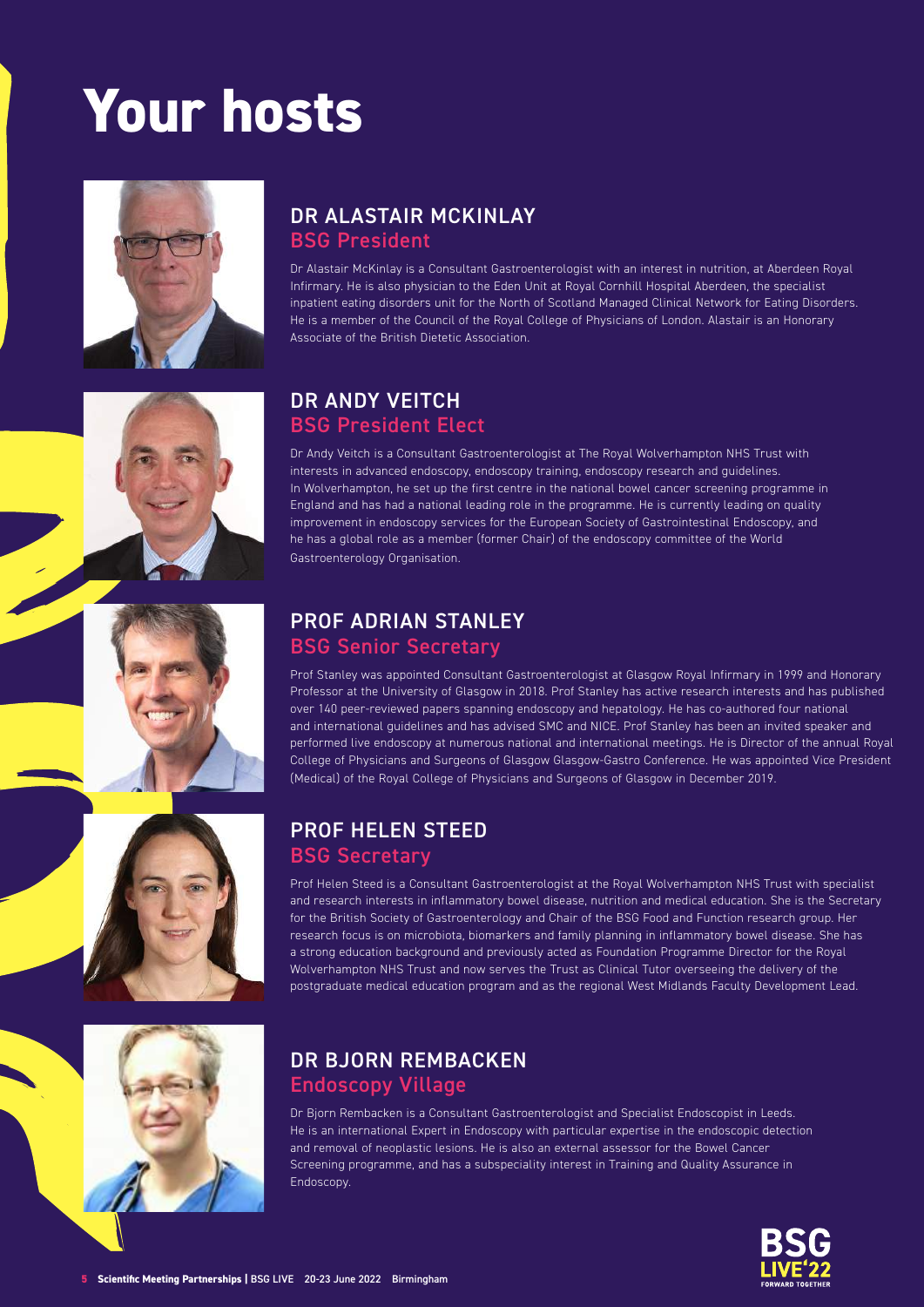### **Membership profile**

Every year, approximately 90% of our membership attends the BSG Annual Meeting. We have provided you with a breakdown of sector membership to aid in refining your participation in BSG LIVE 2022.

#### **August 2021 membership**

The BSG has as members 98% of UK consultants, and 92% of trainees in gastroenterology speciality training.

| <b>Consultant</b>    | 1570 |
|----------------------|------|
| <b>Trainee</b>       | 676  |
| <b>Nurse</b>         | 520  |
| <b>Senior</b>        | 93   |
| <b>International</b> | 83   |
| <b>NCCG</b> and GP   | 66   |
| <b>AGIP/AHP/PA</b>   | 181  |
| <b>Taster</b>        | 422  |
| <b>Honorary</b>      | 96   |
| <b>Total</b>         | 3707 |

#### **2021 Section membership**

Members of the BSG align to the 15 sections shown in this chart. The majority of sections are clinically focused, although there are a few that are workforce-focused, such as nurses and trainees, that tie into membership type.

| <b>SECTION</b>                                        | <b>MEMBERS</b> |
|-------------------------------------------------------|----------------|
| <b>Adolescents and Young People</b>                   | 138            |
| <b>Trainees</b>                                       | 1015           |
| <b>Small Bowel and Nutrition</b>                      | 673            |
| <b>Pathology</b>                                      | 123            |
| <b>Pancreas</b>                                       | 337            |
| <b>Oesophageal</b>                                    | 424            |
| <b>Neurogastroenterology and motility</b>             | 281            |
| <b>Liver</b>                                          | 1035           |
| <b>IBD</b>                                            | 1466           |
| <b>Gastroduodenal</b>                                 | 531            |
| <b>Colorectal</b>                                     | 506            |
| <b>Endoscopy</b>                                      | 1566           |
| <b>Association of GI Physiologists</b>                | 89             |
| <b>SWIG (Supporting Women in</b><br>Gastroenterology) | 138            |
| <b>Nurses Association</b>                             | 523            |

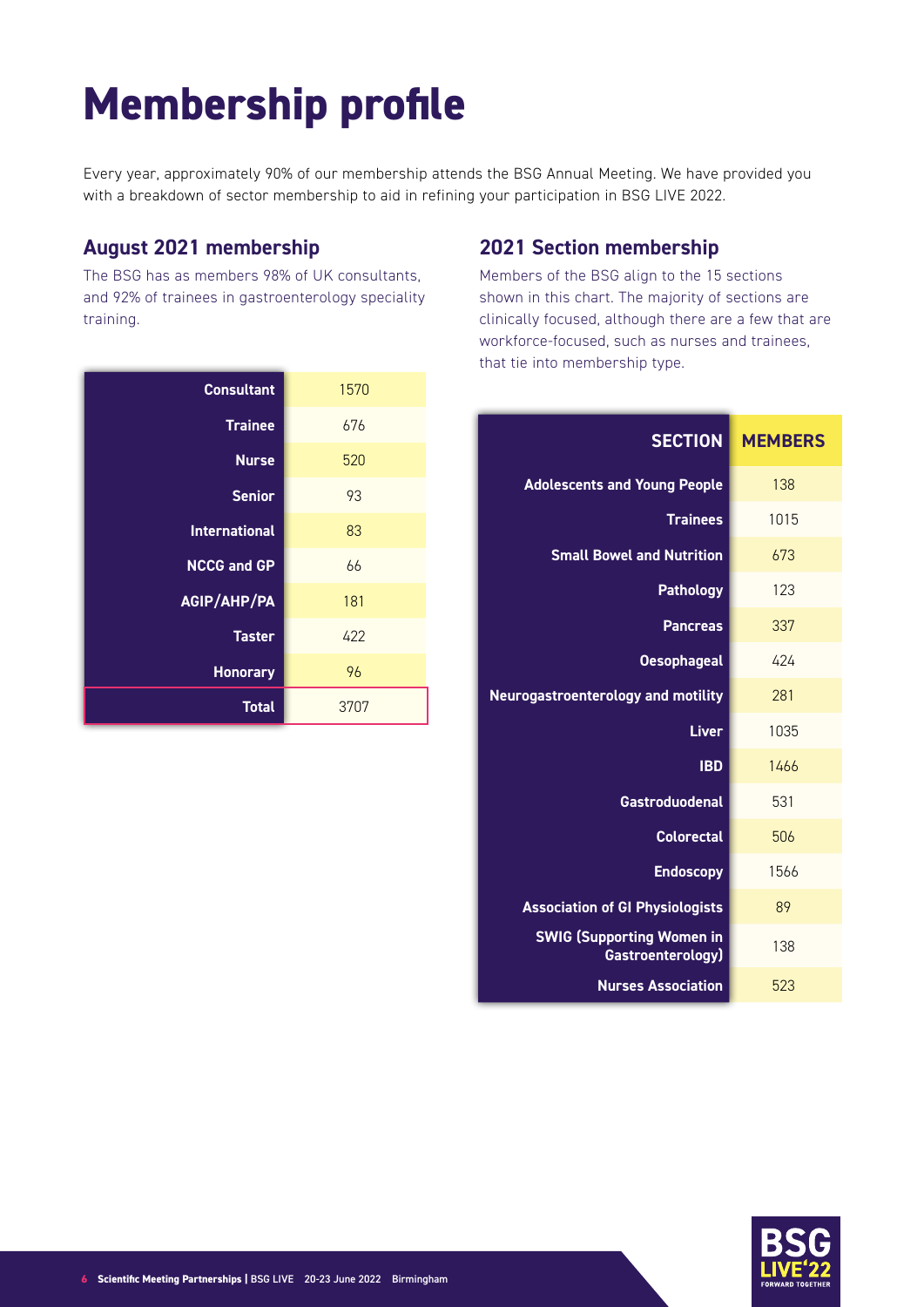

### **Scientific and Educational Partnership with the BSG**

#### **Why Get involved?**

- BSG LIVE 2022 is the leading conference in the field of gastroenterology this is your chance to support and inform the UK's gastroenterology and hepatology specialists on new initiatives and developments
- Generate new ideas and gather new insights
- Foster collaborations and build new relationships in a growing and fast paced industry
- Connect directly with hard to reach influencers & decision makers within the gastroenterology and hepatology communities
- Network with some of the best researchers, clinical leaders and top policy makers from the UK and beyond over the course of four days
- Increase visibility within the market place
- Reinforce and strengthen your positioning within the gastroenterology and hepatology communities

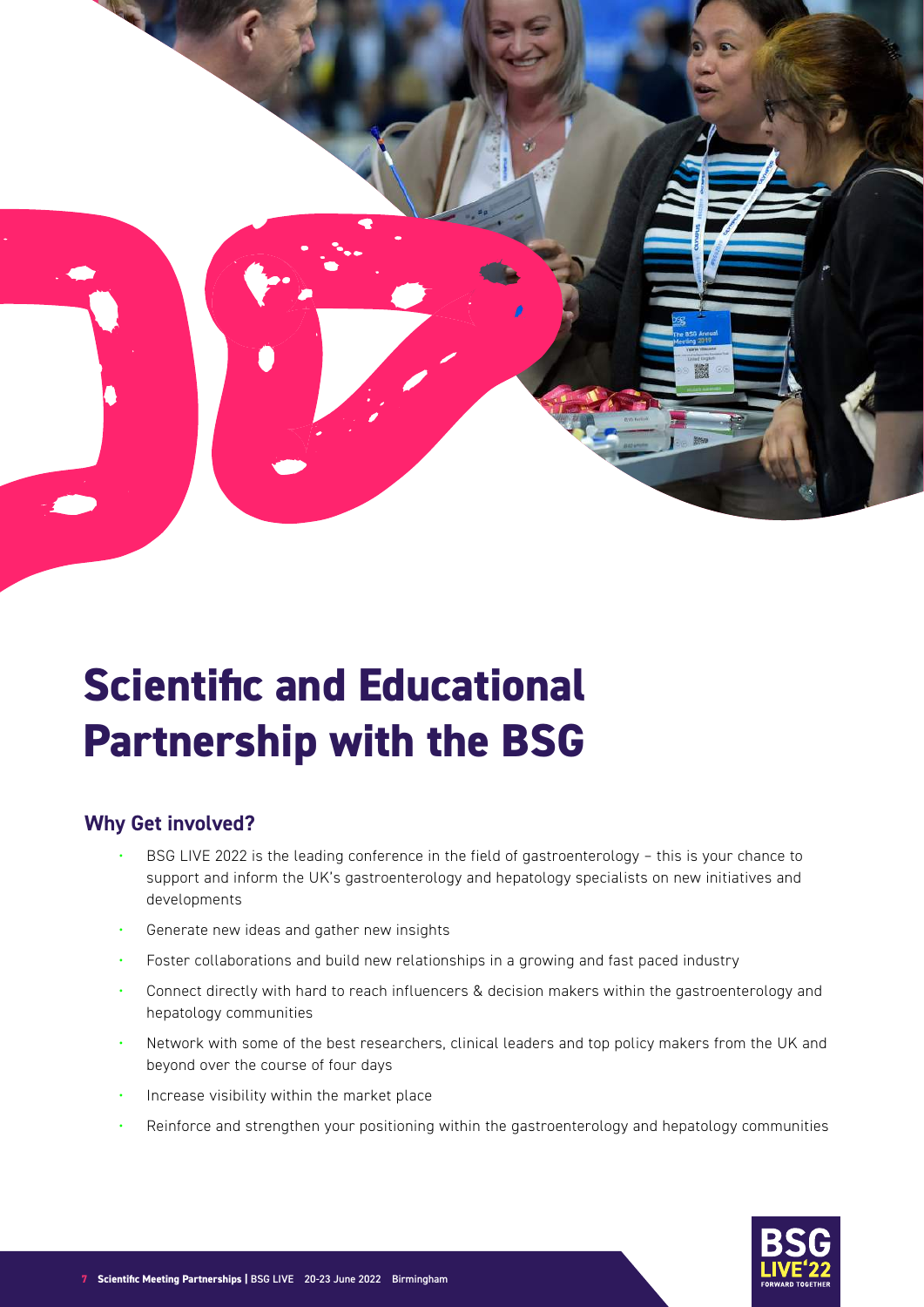### **A Science Partnership Between the BSG and Industry - Programme Summary**

Our top line programme will help you plan your own presence and outreach at BSG LIVE. You can see where your symposia and other activities will be best placed to align with the overall scientific content.

#### **Monday 20th June 2022**

| Time            | Hall 1                                                                                   |
|-----------------|------------------------------------------------------------------------------------------|
| $08:00 - 08:30$ |                                                                                          |
| $08:30 - 09:00$ |                                                                                          |
| $09:00 - 09:30$ |                                                                                          |
| $09:30 - 10:00$ |                                                                                          |
| $10:00 - 10:30$ |                                                                                          |
| $10:30 - 11:00$ | Masterclass (from 10:00) Interactive State-of-the-Art updates on<br>GI & Liver disorders |
| 11:00 - 11:30   |                                                                                          |
| $11:30 - 12:00$ | Coffee                                                                                   |
| 12:00 - 12:30   | Masterclass                                                                              |
| 12:30 - 13:00   |                                                                                          |
| 13:00 - 13:30   | <b>Lunch</b>                                                                             |
| $13:30 - 14:00$ |                                                                                          |
| $14:00 - 14:30$ | Masterclass                                                                              |
| $14:30 - 15:00$ |                                                                                          |
| 15:00 - 15:30   | Coffee                                                                                   |
| 15:30 - 16:00   | Masterclass                                                                              |
| 16:00 - 16:30   |                                                                                          |

**Tuesday 21st June 2022**

The meeting will begin on Monday with the Gastroenterology Masterclass, with expert speakers giving cutting edge updates on GI and Liver disorders.

The main programme will then run from  $21^{st}$  -  $23^{rd}$ June and will include over 50 symposia covering basic and clinical science, state-of-the-art lectures from international and UK speakers, clinical updates and a translational science masterclass.

Key topics will include endoscopy, IBD hepatology, nutrition and technology advancements, as well as specialised sessions for nurses, trainees, GI physiologists, neuro-gastroenterologists and more.

| ________        |                                          |                                      |                                  |                                     |                                                           |                         |
|-----------------|------------------------------------------|--------------------------------------|----------------------------------|-------------------------------------|-----------------------------------------------------------|-------------------------|
|                 |                                          |                                      |                                  |                                     |                                                           |                         |
| <b>Time</b>     |                                          |                                      |                                  |                                     |                                                           |                         |
| $08:00 - 08:30$ |                                          | Early morning section meetings       |                                  |                                     |                                                           |                         |
| $08:30 - 09:00$ |                                          |                                      |                                  |                                     |                                                           |                         |
| $09:00 - 09:30$ | Gastroduodenal and                       |                                      |                                  | Nurses Joint                        |                                                           |                         |
| $09:30 - 10:00$ | oesophageal free                         | CSSC: Service free<br>papers         | Trainees Symposium               | Symposium with<br>Endoscopy section | SBN free papers                                           | Colorectal free papers  |
| $10:00 - 10:30$ | papers                                   |                                      |                                  |                                     |                                                           |                         |
| $10:30 - 11:00$ |                                          |                                      | Coffee                           |                                     |                                                           |                         |
| $11:00 - 11:30$ |                                          |                                      |                                  |                                     |                                                           |                         |
| 11:30 - 12:00   |                                          |                                      |                                  | 11:00 - 12:45 BSG Plenary           |                                                           |                         |
| 12:00 - 12:30   |                                          |                                      |                                  |                                     |                                                           |                         |
| 12:30 - 13:00   |                                          |                                      |                                  |                                     |                                                           |                         |
|                 |                                          |                                      |                                  |                                     |                                                           |                         |
| $13:00 - 13:30$ |                                          |                                      |                                  |                                     |                                                           |                         |
| 13:30 - 14:00   |                                          | Lunch                                |                                  |                                     | Meet the Elected Councillors (45 mins - at the BSG Stand) |                         |
| 14:00 - 14:30   |                                          |                                      |                                  |                                     |                                                           |                         |
| $14:30 - 15:00$ | Gastroduodenal/                          |                                      |                                  | Nurses Joint                        | Sustainability<br>symposium: The                          | Colorectal session,     |
| 15:00 - 15:30   | Oesophageal<br>Symposium (separate or    | <b>CSSC: Guidelines</b><br>Symposium | Joint IBD/Endoscopy<br>Symposium | Symposium with Liver                | Greener NHS -                                             | including the Prof John |
| 15:30 - 16:00   | combined)                                |                                      |                                  | section?                            | what can we do in<br>Gastroenterology?                    | Nicholls lecture        |
| $16:00 - 16:30$ |                                          |                                      | Coffee                           |                                     |                                                           |                         |
| $16:30 - 17:00$ | Oesophageal/                             |                                      |                                  | Nurses Joint                        |                                                           |                         |
| 17:00 - 17:30   | Gastroduodenal<br>Symposium (separate or | Endoscopy Symposium                  | Joint IBD/AYP session            | Symposium with IBD                  | <b>SBN Symposium</b>                                      | Colorectal Symposium    |
| 17:30 - 18:00   | combined)                                |                                      |                                  | section                             |                                                           |                         |
| 18:00 - 18:30   |                                          |                                      |                                  |                                     |                                                           |                         |
| 18:30 - 19:00   |                                          |                                      |                                  | Early evening section meetings      |                                                           |                         |

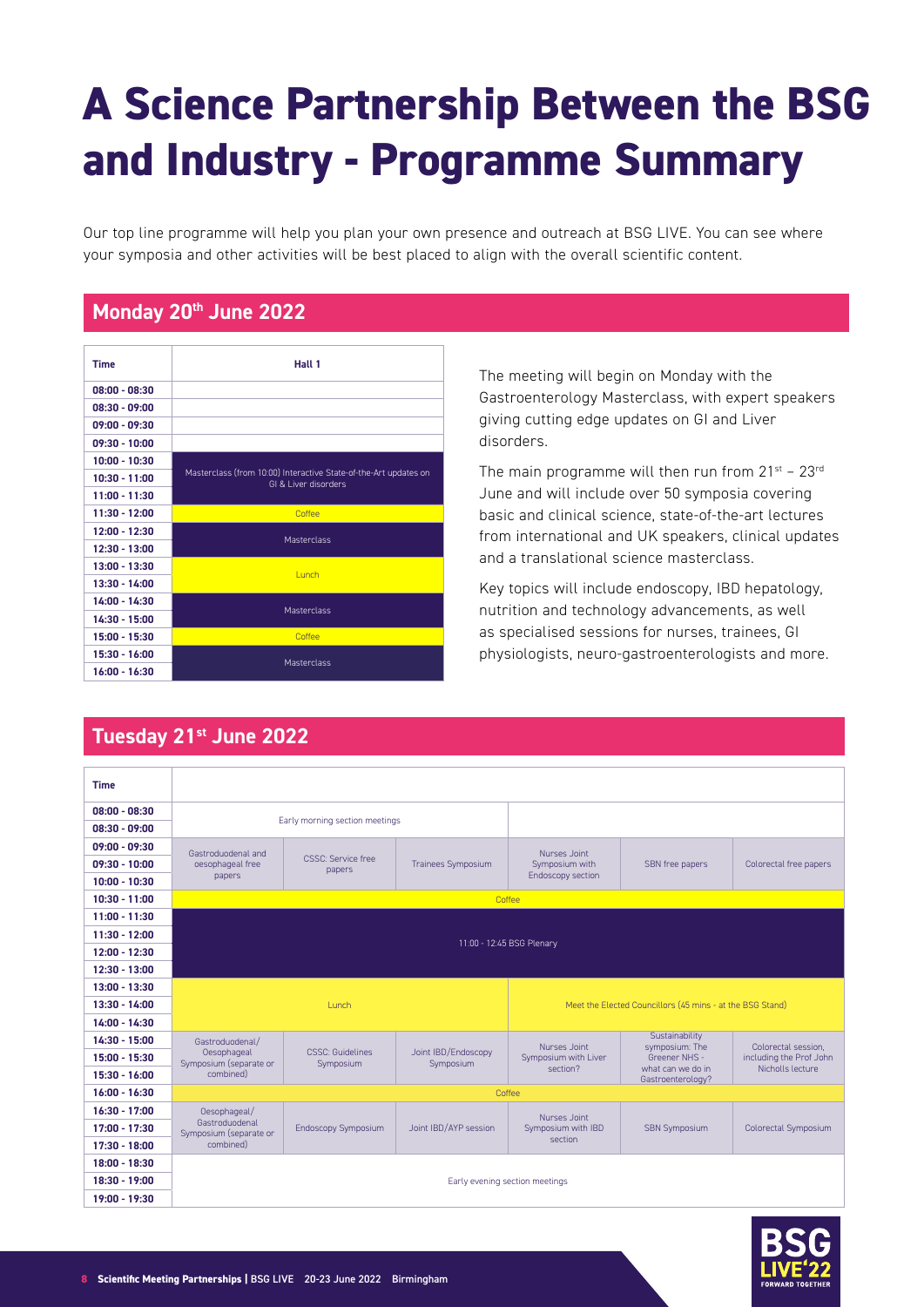#### **Wednesday 22nd June 2022**

| <b>Time</b>     |                                |                          |                                          |                                         |                                                           |                       |
|-----------------|--------------------------------|--------------------------|------------------------------------------|-----------------------------------------|-----------------------------------------------------------|-----------------------|
| $08:00 - 08:30$ | Early morning section meetings |                          |                                          | Meet the Expert Breakfast Sessions      |                                                           |                       |
| $08:30 - 09:00$ |                                |                          |                                          |                                         |                                                           |                       |
| $09:00 - 09:30$ |                                |                          |                                          |                                         |                                                           |                       |
| $09:30 - 10:00$ | <b>BSG Endoscopy Live</b>      | IBD - Free papers        | Pathology Symposium                      | Liver - Joint EASL/<br>BASL/BSG session | Mentoring session                                         | <b>SBN Symposium</b>  |
| $10:00 - 10:30$ |                                |                          |                                          |                                         |                                                           |                       |
| $10:30 - 11:00$ |                                |                          | Coffee                                   |                                         |                                                           |                       |
| $11:00 - 11:30$ |                                |                          | Pathology -                              |                                         |                                                           |                       |
| $11:30 - 12:00$ | <b>BSG Endoscopy Live</b>      | <b>IBD</b> session       | pancreato-biliary                        | Liver Free papers                       | SWIG Symposium                                            | Nursing Free papers   |
| 12:00 - 12:30   |                                |                          | pathology session                        |                                         |                                                           |                       |
| 12:30 - 13:00   |                                |                          |                                          |                                         |                                                           |                       |
| $13:00 - 13:30$ | <b>Lunch</b>                   |                          |                                          |                                         | Meet the Elected Councillors (45 mins - at the BSG Stand) |                       |
| $13:30 - 14:00$ |                                |                          |                                          |                                         |                                                           |                       |
| $14:00 - 14:30$ |                                |                          |                                          |                                         |                                                           |                       |
| $14:30 - 15:00$ |                                |                          | Best of Gut, Frontline                   | Joint liver/pathology                   |                                                           |                       |
| 15:00 - 15:30   | <b>BSG Endoscopy Live</b>      | <b>IBD</b> international | and BMJ open $+/-$<br>Feedback from DDW. | section incl Basil                      | Guts UK research<br>Symposium                             | International Session |
| 15:30 - 16:00   |                                |                          | <b>FASI</b>                              | Morson lecture                          |                                                           |                       |
| $16:00 - 16:30$ |                                |                          | Coffee                                   |                                         |                                                           |                       |
| $16:30 - 17:00$ | BSG Endoscopy Live +/-         |                          |                                          |                                         |                                                           |                       |
| 17:00 - 17:30   | Joint SWIG/ASGE WIG            | <b>IBD</b> international | <b>CSSC: Quality</b><br>Improvement      | Liver session                           | <b>AGIP Symposium</b>                                     | <b>NGM Symposium</b>  |
| 17:30 - 18:00   | session                        |                          |                                          |                                         |                                                           |                       |
| $18.15 - 19.00$ | <b>AGM</b>                     |                          |                                          |                                         |                                                           |                       |
| 19:00 - Late    | Social event                   |                          |                                          |                                         |                                                           |                       |

#### **Thursday 23rd June 2022**

| <b>Time</b>     |                                |                                                   |                            |                                        |                                    |                         |
|-----------------|--------------------------------|---------------------------------------------------|----------------------------|----------------------------------------|------------------------------------|-------------------------|
| $08:00 - 08:30$ |                                |                                                   |                            |                                        | Meet the Expert Breakfast Sessions |                         |
| $08:30 - 09:00$ |                                | Early morning section meetings                    |                            |                                        |                                    |                         |
| $09:00 - 09:30$ |                                |                                                   |                            |                                        | Liver Symposium                    |                         |
| $09:30 - 10:00$ | Endoscopy free papers          | Neurogastroenterology<br>and motility free papers | <b>Science Masterclass</b> | Pancreas Symposium<br>incl Free papers | including Sheila                   | Trainees Symposium      |
| $10:00 - 10:30$ |                                |                                                   |                            |                                        | Sherlock lecture                   |                         |
| $10:30 - 11:00$ |                                |                                                   | <b>Coffee Break</b>        |                                        |                                    |                         |
| $11:00 - 11:30$ |                                | Joint symposium -                                 |                            |                                        | Liver Session:                     | How to avoid "burnout"  |
| $11:30 - 12:00$ | Endoscopy section<br>symposium | Neurogastroenterology                             | Science Masterclass        | CSSC: Service success<br>stories       | "Contoversies in" or               | - A practical quide for |
| $12:00 - 12:30$ |                                | and motility and AYP                              |                            |                                        | Grand round / other                | cinicians.              |
| $12:30 - 13:00$ |                                |                                                   |                            |                                        |                                    |                         |
| $13:00 - 13:30$ | Lunch                          |                                                   |                            |                                        |                                    |                         |
| $13:30 - 14:00$ |                                |                                                   |                            |                                        |                                    |                         |
| $14:00 - 14:30$ |                                |                                                   | <b>BSG Plenary 2</b>       |                                        |                                    |                         |
| 14:30 - 15:00   |                                |                                                   |                            |                                        |                                    |                         |

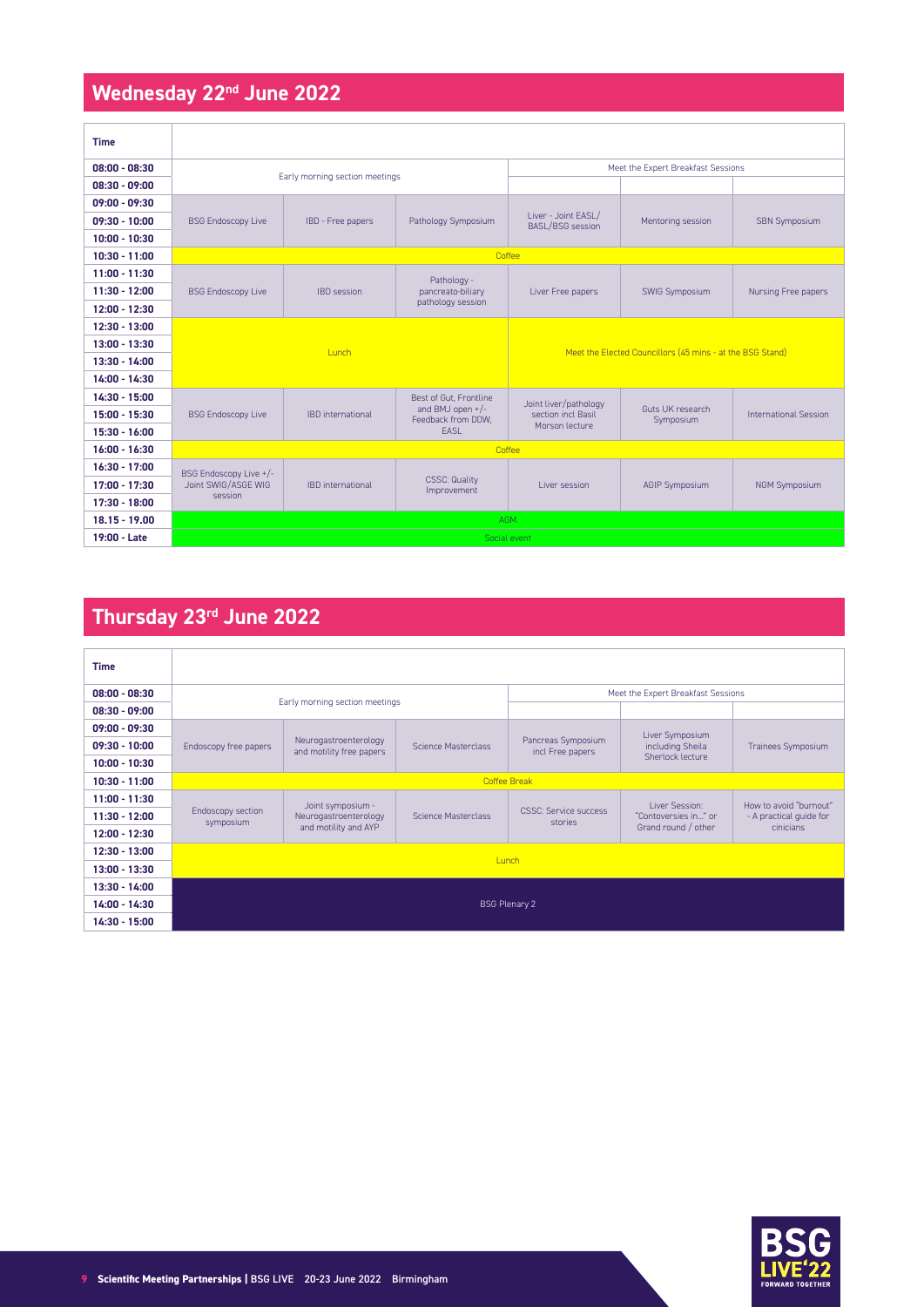

### **The BSG and Industry Interactions a Different Approach**

For BSG LIVE 2022 we are taking a different approach to industry support. This will bring us closer to industry codes of conduct, simplify our interactions and be the start of a long term, sustainable relationship with your organisation.

As part of feedback from you, sponsorship opportunities will all be focused on scientific engagement and collaboration.

The BSG's activities are organised independently, the costs being indirectly and partially offset by the support of industry. There have been many examples of collaborations between the BSG and industry that have resulted in significant improvements in patient outcomes through high quality treatment and management over the years. We believe that maintaining these mutually beneficial relationships is essential to continue to address the key issues facing patients.

Our focus will be to provide an educational journey for our participants that will tailor for them relevant scientific exchanges, training, and networking opportunities throughout the official scientific programme and those provided by you, our partners.This should be our collective focus.

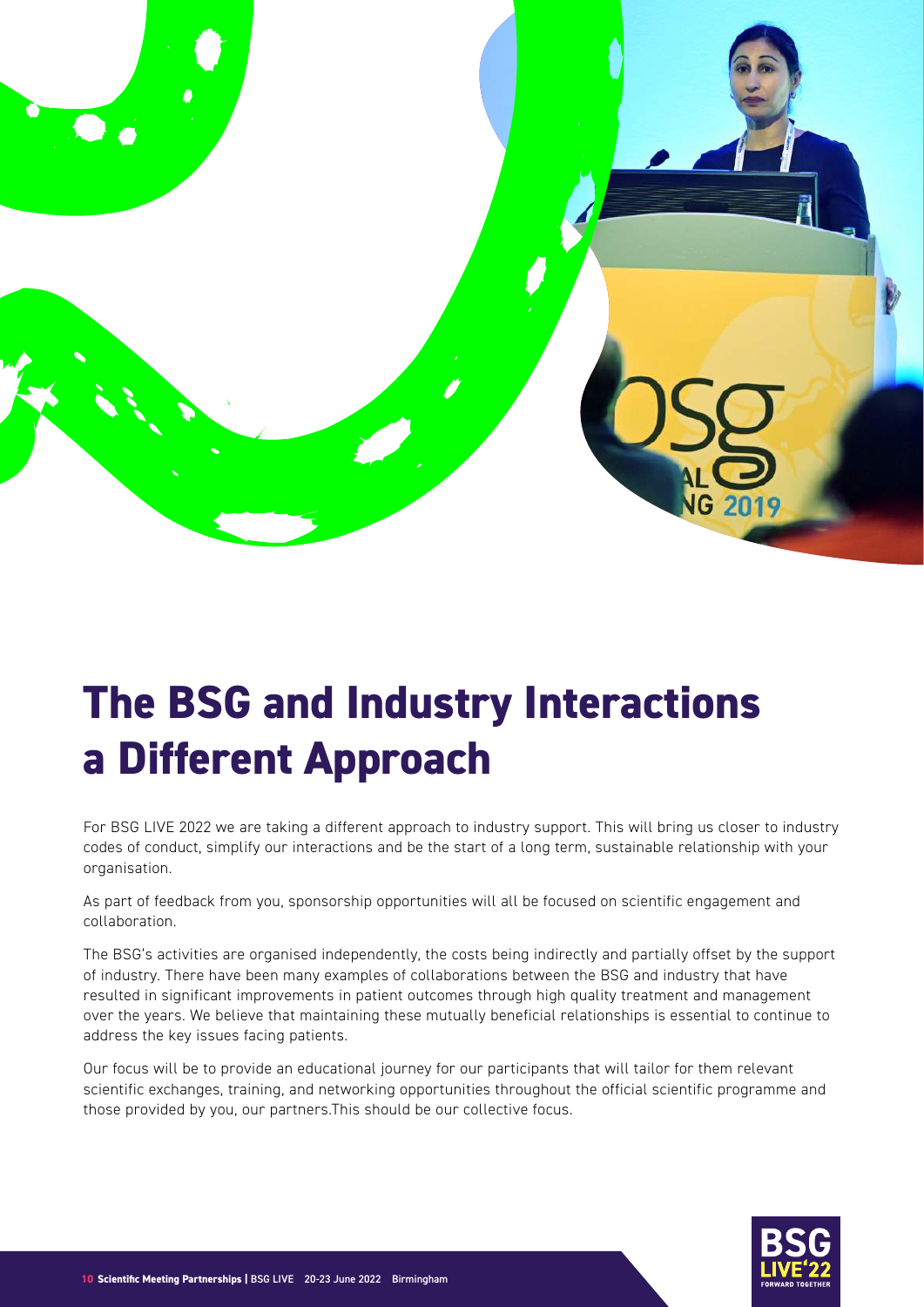

To improve the delegate and exhibitor experience for scientific exchange, education, and networking, we are implementing adjustments to our exhibition area to enable our participants to obtain the information they need simply and effectively based on their different specialisation interests. To do so, we'll divide the area into two halls based on the following categories: pharmaceuticals and biologics, nutrition and gut health, medical equipment and technology, other Professional Bodies.

#### **The Exhibition will take place in halls 3 & 4, adjacent to the main meeting rooms and will include:**

- A dedicated silent symposia area which will be available for sponsored industry sessions
- Catering stations tea, coffee and lunch will be served in the exhibition halls
- BSG stands where CPD certificates will be collected by delegates
- Poster displays, integrating original scientific research within the exhibition zones
- Scanners will also be available at an extra cost to support you with delegate information capture

Hall 4 will be our hands-on interactive area where the highly successful BSG endoscopy village will run for two whole days. Building on the theme of innovation and new technology developments including AI in GI, we shall welcome Medical Technology firms including startups in this area.

#### **Space only - £700 +VAT per square metre**

#### **Shell Scheme - £750 + VAT per square metre**

Example Sizes

Example Sizes

| <b>SQM</b>        | <b>DIMENSIONS</b> |
|-------------------|-------------------|
| <b>54 sqm</b>     | 9x6m              |
| 48 sqm            | 8x6m              |
| 36 sqm            | 6x6m              |
| 25 <sub>sgm</sub> | 5x5m              |
| 18 <sub>sgm</sub> | 6x3m              |
| 9 sqm             | 3x3m              |

| <b>SQM</b> | <b>DIMENSIONS</b> | <b>COST EX VAT</b> |
|------------|-------------------|--------------------|
| 18 sqm     | 6x3m              | £13,500            |
| 12 sqm     | 4x3m              | £9,000             |
|            |                   |                    |

| $18$ sqm | 6x3m | £13,500 |
|----------|------|---------|
| 12 sqm   | 4x3m | £9,000  |
| 9 sqm    | 3x3m | £6,750  |
| 6 sqm    | 2x3m | £4,500  |
| 4 sqm    | 2x2m | £3,000  |

| <b>DATE</b>                   | TIME                  |
|-------------------------------|-----------------------|
| Tuesday 21 June 2022          | <u> NR:NO – 18:NO</u> |
| <b>Wednesday 22 June 2022</b> | <u>NR:NO - 18:NO</u>  |
| Thursday 23 June 2022         | $08:00 - 15:00$       |

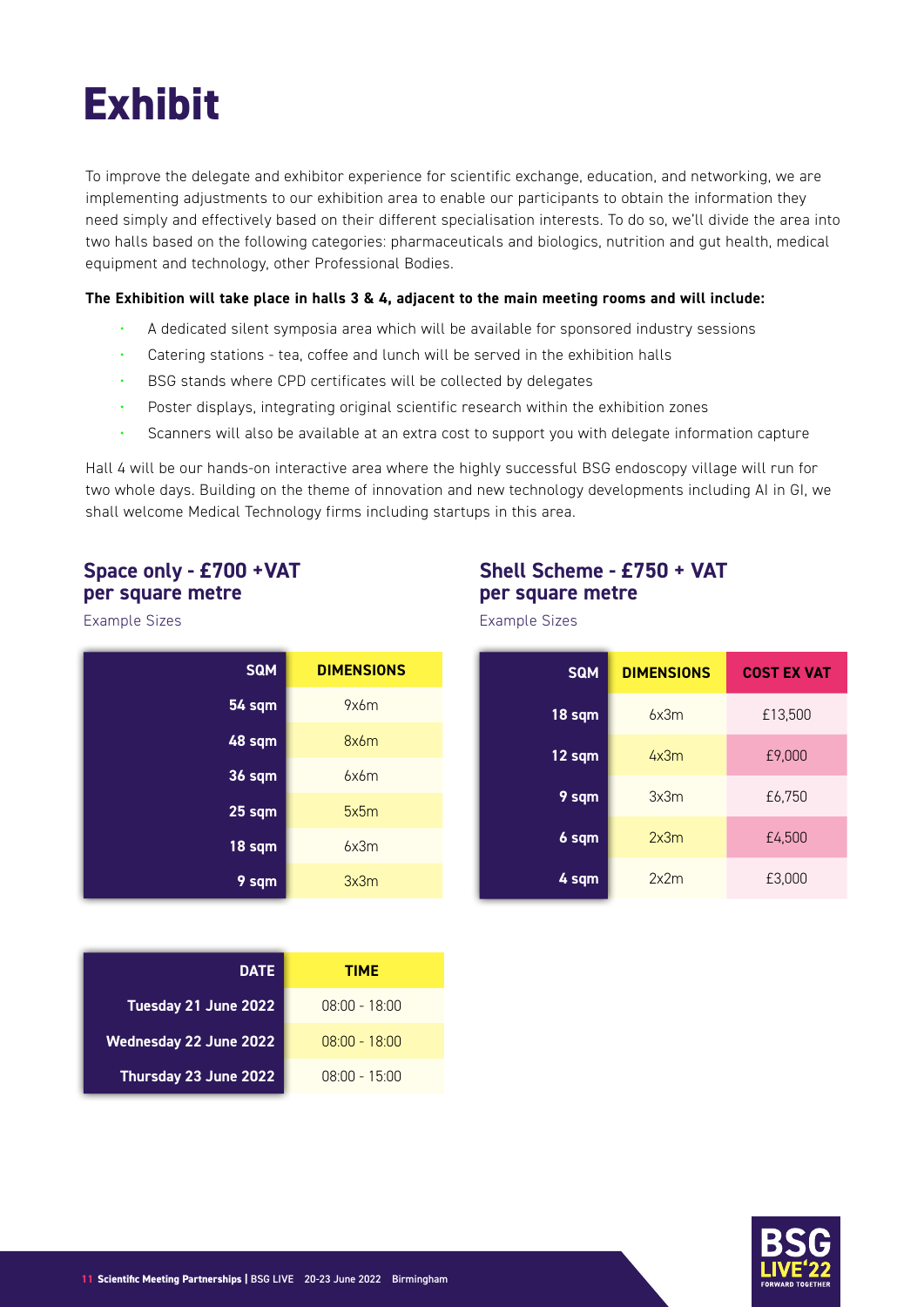### **Exhibit**

#### **Space Only**

- 2 x exhibitor passes including tea, coffee and lunch for the three main programme days per 9 sq. m. of space booked
- Acknowledgement on the dedicated BSG LIVE 2022 website and app

#### **Shell Scheme**

- 1 pass per every 6 or 9 square metres
- 2m high white panels, and fascia panels with name board displaying exhibitor name and stand number
- 1 x table and 2 x chairs per 6 or 9 sq. m. of space booked
- 1 x 500w square pin socket outlet per 6 or 9 sq. m. of space booked
- Shell scheme lighting
- Acknowledgment on the BSG LIVE 2022 website and app

#### **Charities and not for profits**

• A limited number of stands will be available at a reduced rate – please contact us for details

#### **Catering**

• 30 mins before delegates break, coffee breaks and lunch will be served in the exhibition for exhibitors across each of the three main BSG LIVE 2022 days

#### **Executive Meeting Rooms**

- There are a number of meeting rooms available for private hire, adjacent to the main session rooms
- Room size capacities range from 10 to 28 PAX. Please contact us for availability and prices.

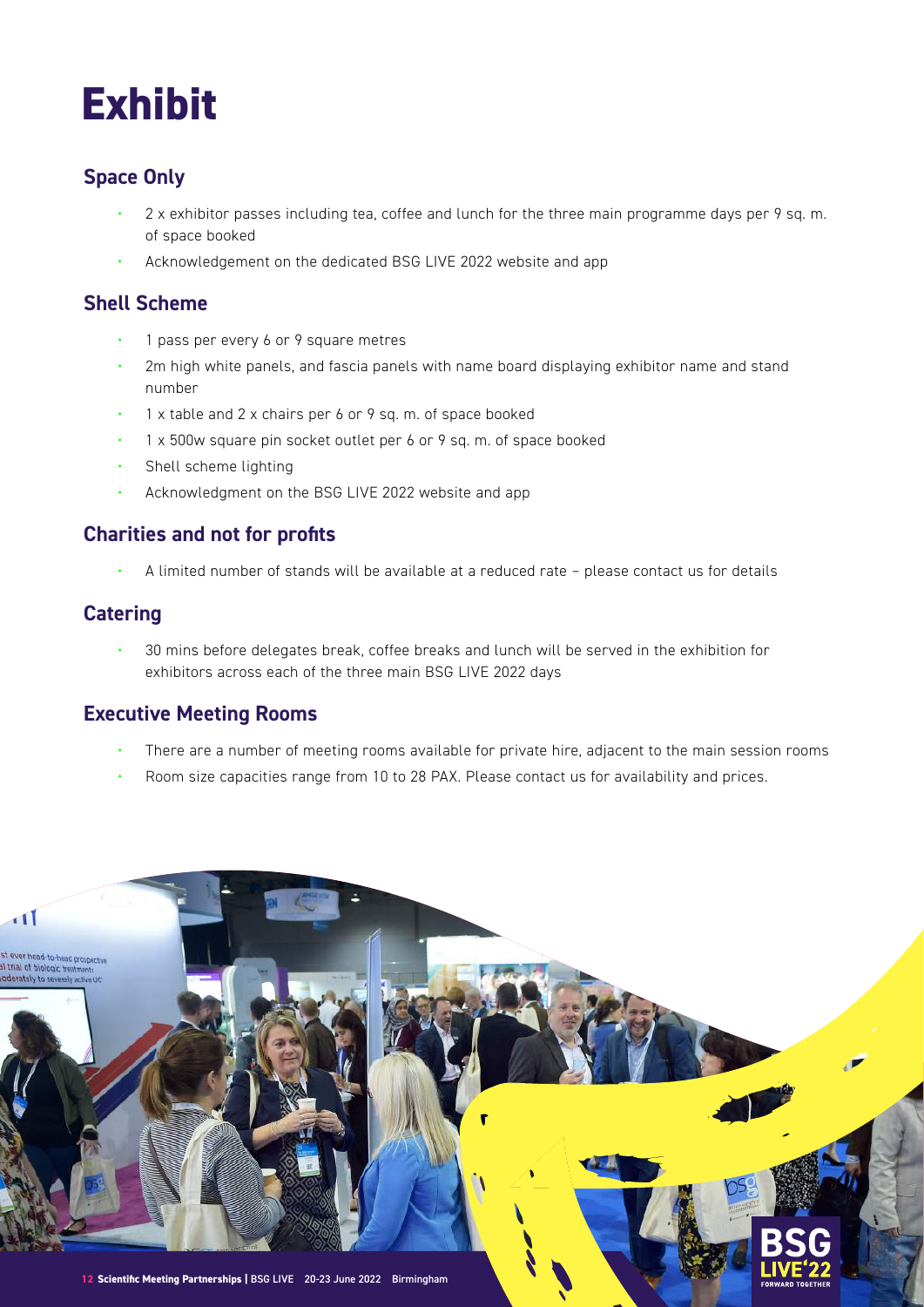### **BSG LIVE 2022 – Industry Partnership**

BSG LIVE 2022 is a critical event in the calendar of the GI and Endoscopy community in the UK. Over 6,500 healthcare professionals have attended meetings in the past 3 years focused on basic and clinical science symposia as well as state-of-the-art lectures from international and UK speakers, clinical updates, a translational Science Masterclass and moderated poster rounds, all complemented by a fully integrated industry-supported programme. To continue this success, we invite you to join us at BSG Live Partners, noting we have removed the outdated Diamond, Platinum, Gold, Silver and Bronze levels. In this way the partnership is not principally defined by a financial metric but by the outcomes generated from our partnership. To satisfy the collaborations with industry, enjoyed in previous years, partnership options will only be available to those companies that have booked a stand during BSG LIVE 2022.

#### **BSG LIVE Partner package**

#### **£40,000 + VAT per company**

**Access** to key HCP leaders in your field of work for meaningful discussion on key challenges and current burning issues – invited to exclusive BSG Partner Meeting with the Senior Secretary and others from the BSG planning committee. Exclusive to Medical representative of key partners. "BSG Medical Devices Hot Topic session" participation.

**Align** your brand with the prestigious BSG brand.

**Attend** four representatives from your Medical teams can join as full delegates to all scientific sessions to hear directly from HCPs and engage in  $\bigcap$   $\mathcal{R}$ ,  $\Delta$ 

**Collaborate** with the scientific programme committee to support you in how to link your participation and content with key topics.

**Communicate** your key messages promoted to delegates with BSG LIVE participant e-shots.

**Connect** with key attendees through use of our Delegate Educational Journey app.

**Educate** and take advantage of first choice symposia slots.

**Exchange** medical views and ask questions to relevant audiences to help with the clinical development of your device or treatments

**Hosted** meeting with BSG scientific committee members pre and post BSG LIVE 2022.

**Market** your brand and products and take advantage of priority choice exhibit stand space.

**Recognition** of the role of your company in supporting the BSG and the Annual Meetings objectives.

**Train** in the Endoscopy Village.

#### **Beyond the conference – a dedicated BSG Key Account Manager will work with you to define your optimal participation in the Annual Meeting and facilitate introductions to key people within the BSG community where required.**

The BSG recognises the challenges some organisations have faced as a result of the COVID19 pandemic. In these cases, we are happy to discuss customised partnerships to best address how you can support BSG LIVE 2022.

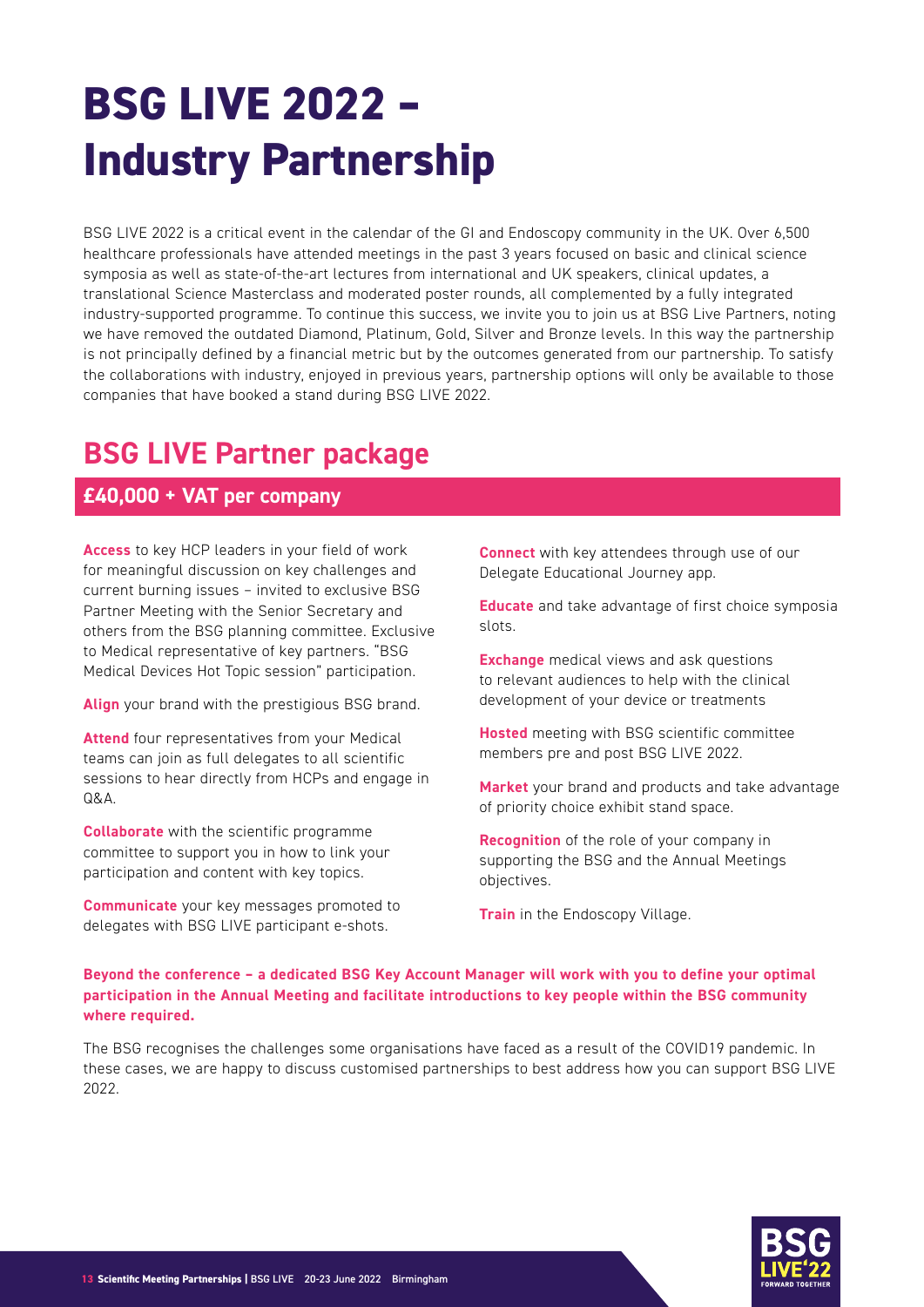



### **BSG LIVE 2022 – Industry Partnership**

#### **Branding and Recognition**

- Branding on BSG LIVE 2022 partners page of website
- Use of BSG LIVE 2022 image in your promotional activities
- 6 Complimentary exhibitor registrations on top of entitlements
- 4 Complimentary delegate registrations for selected members from your medical teams attendees to be agreed with the BSG
- Digital branding at the venue on Registration Foyer
- Recognised in BSG promotional communications to our members logo inclusion
- Branding on all external delegate promotional communications circa 8 comms
- Promotion through BSG LIVE 2022 Social Media
- Recognised from the podium at BSG LIVE 2022 Opening and Closing plenary sessions
- Profiled in the BSG members news communication

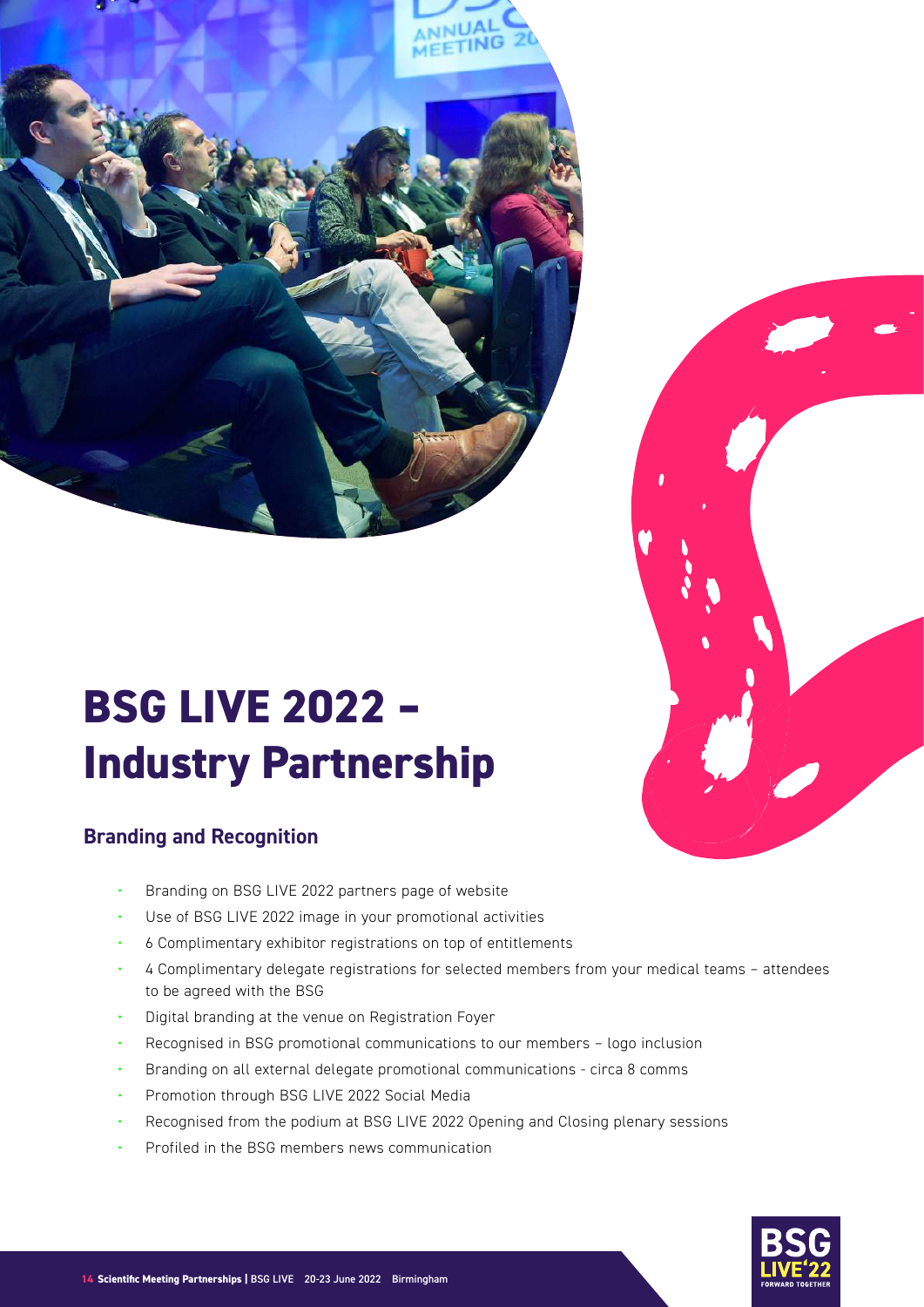### **Scientific and Educational Symposia**

We invite you to take to the stage and harness the opportunity to share your own best practice and clinical developments whether that be in biologic patient treatment plans, medical device enhancements, digital innovation or nutritional therapies. Our members are keen to learn from you and eager to engage in scientific and educational dialogue. When programming your symposia please consider our BSG LIVE 2022 objectives for inspiration when formulating your symposia content. Close alignment to these objectives we believe will resonate closely and complement participants' experience whilst avoiding replication of core programme topics and other sponsored symposia. We have also increased the number of rooms and spaces available for Industry Symposia this year. Please study the symposia matrix overleaf for time slots, spaces, capacity and costs. Your symposium will also be included in the BSG app to help inform delegates of this activity.

We shall be happy to discuss this important opportunity to engage with you directly.

#### **Industry Symposia**

Industry symposia are always very popular, so we recommend that you book ASAP to secure your preferred slot.

#### **Whats included:**

- Meeting room
- Choice of breakfast, lunch or early evening time slots
- Lead retrieval scanner
- A minimum of two co-branded e-shots sent out by the BSG to delegates outlining all symposia sessions
- Inclusion of symposia session details in programme (in app and website)
- Standard audio visual package
- Support from the BSG with the on-site promotion and advertising of your session
- Scanners will also be available at an extra cost to support you with delegate information capture

#### **Silent Symposia Theatre Session**

We will have a symposium space in each of the Industry Halls which will be run as silent symposia. As a guide, we suggest Medical Devices and Digital Health sessions will be best placed in Hall 4 and everything else in Hall 3. Choosing to book your stand nearby may be an added benefit in order to continue the conversation and engage with the HCPs more closely.

The programme for the silent symposia will be advertised by a large printed programme in the exhibition hall and via the app. These silent session areas will incorporate approximately 80 seats, will be open plan in nature and attendees will be free to drop in and out as required. The presentations will take place from an informal platform, at all breaks.

- Location on the exhibit floor
- Programme on signboards on the exhibit floor and via the meeting app
- Approx 80 seats per room
- Headsets for all participants
- Lectern and platform
- PA system

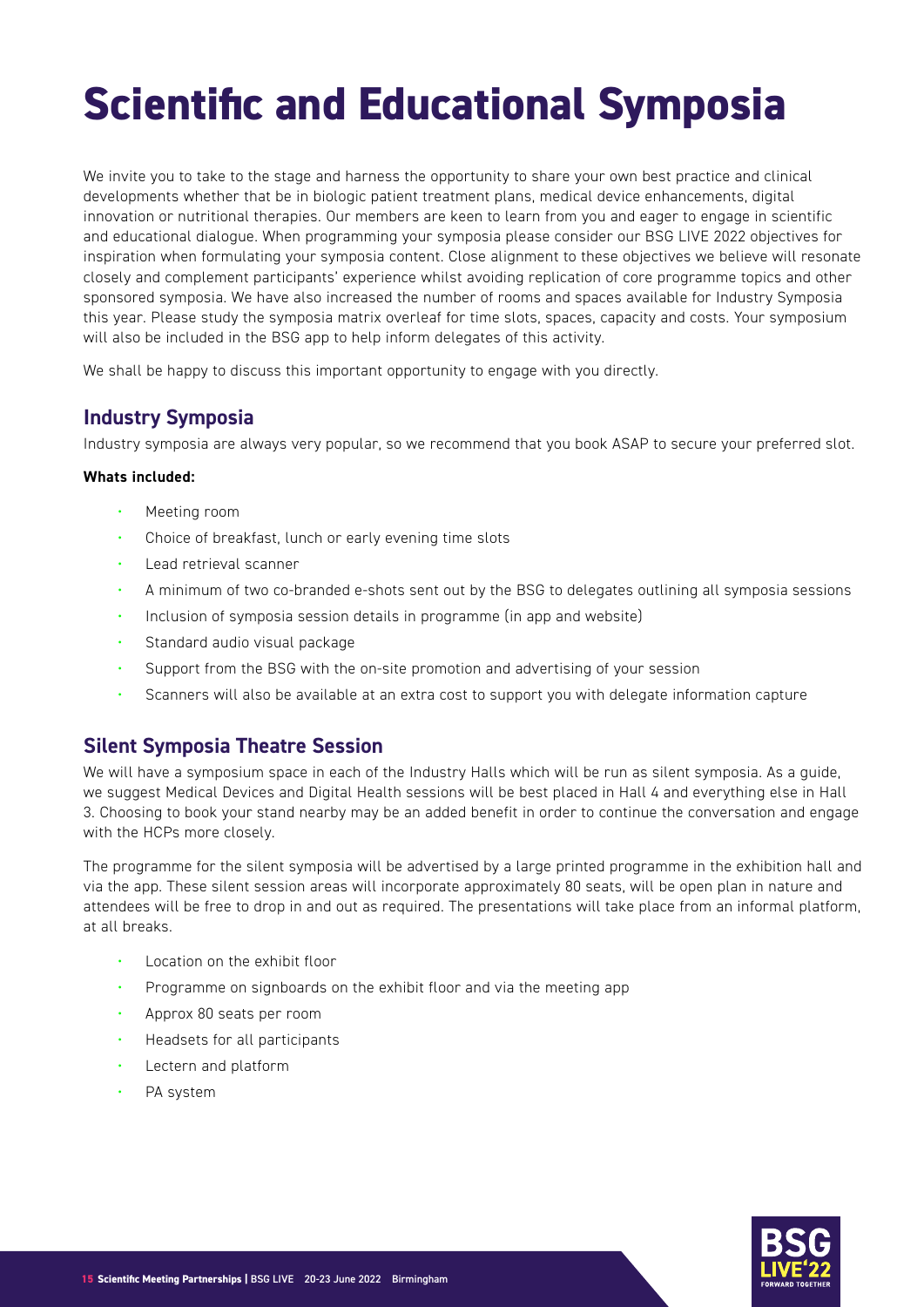### **Scientific and Educational Symposia**

We have increased the number of timeslots available for you to book your own symposia. Note the following caps on availability, so please book early to reserve your slot.

| <b>ITEM</b>                                           | <b>PRICE</b> | <b>AVAILABLE DAY</b>                    | <b>AVAILABILITY</b>        |
|-------------------------------------------------------|--------------|-----------------------------------------|----------------------------|
| Morning Symposia 300 pax 30 mins                      | £10,000      | Tues Only                               | 5 in total on              |
| <b>Morning Symposia 200 pax 30 mins</b>               | £7.500       | Tues Ony                                | Tuesday                    |
| Lunchtime Symposia 300 pax 45 mins                    | £25,000      | Tues/Weds/Thurs                         | 4 in total per day         |
| Lunchtime Symposia 200 pax 45 mins                    | £20,000      | Tues/Weds/Thurs                         |                            |
| <b>Evening Symposia 200 pax 45 mins</b>               | £17,500      | Tues Only                               | 5 in total on              |
| <b>Evening Symposia 200 pax 45 mins</b>               | £14.000      | Tues Only                               | Tuesday                    |
| <b>Silent Symposia Theatre Session 80 pax 15 mins</b> | £2,500       | Tues/Weds/Thurs<br>during coffee breaks | 4x 15 min slots<br>per day |
| <b>Silent Symposia Theatre Session 80 pax 30 mins</b> | £4,000       | Tues/Weds/Thurs<br>during lunch breaks  | 2x 30 min slots<br>per day |

- 30 minutes prior to your symposia you may erect a pull-up style banner immediately outside of your room
- Programme Board detailing industry symposia on display in the registration foyer
- We will list your symposium title on the event app and in all places that the full programme is displayed
- We will send out a generic push notification at a strategic time in respect of the industry symposia taking place that day
- One generic E-shot detailing industry sponsored symposia sent to the BSG LIVE 2022 registrants during the 2 week run up to the meeting
- We allow you to hand out invitations and promote your symposium from your exhibition stand throughout the meeting

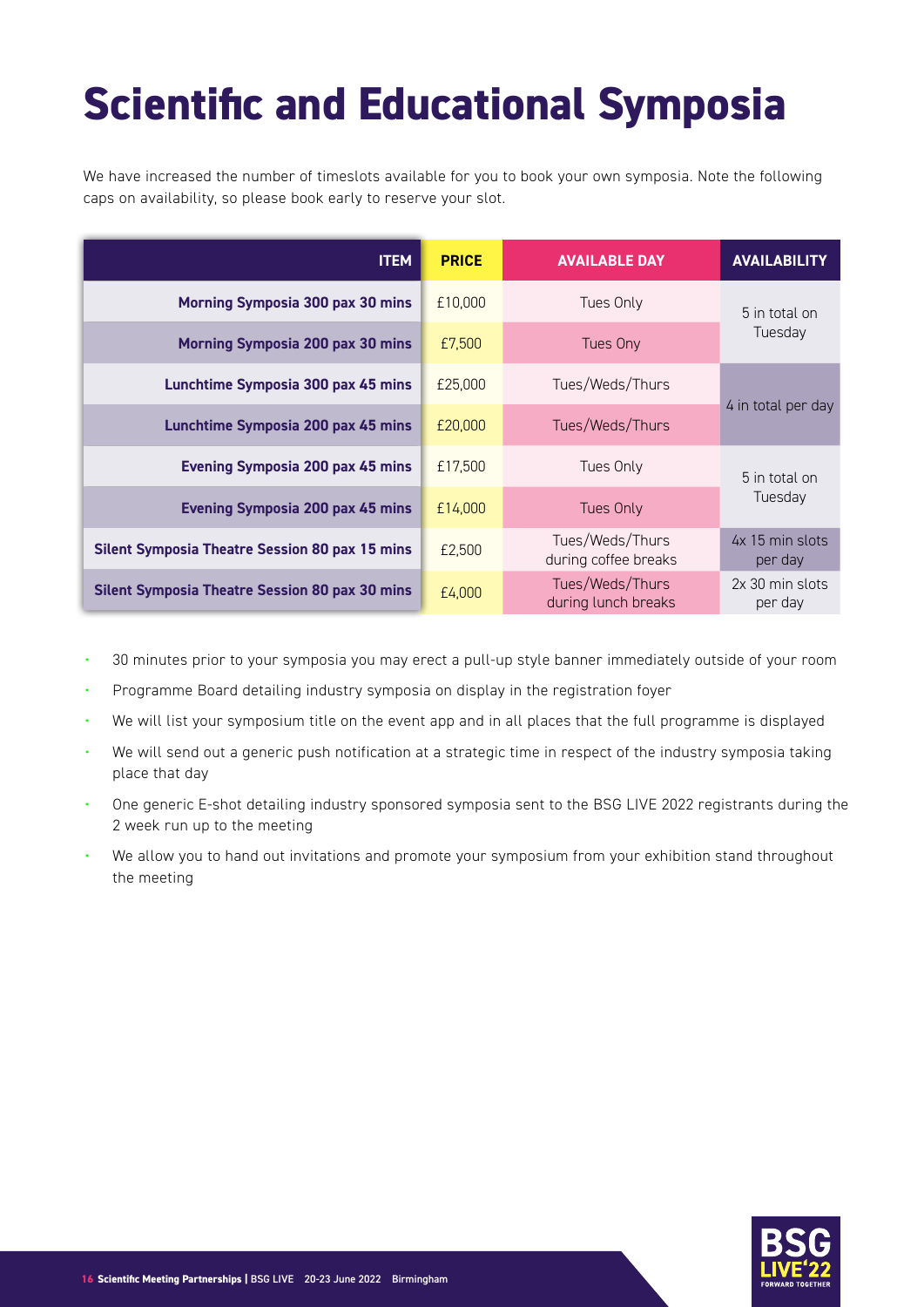### **Train in the Live Endoscopy Village**

#### **Endoscopy Village - Hall 4**

#### **£12,500 per supporter - 10 Training Stands**

As part of BSG's commitment to assist with the continued development and training needs of the UK's gastroenterologists and endoscopists, and following its popularity at BSG2019, we will once again run our Endoscopy Village.

This year we have increased the training time to two full days. The training stations will be in a more prominent position, within Hall 4.

Participants will be able to book one-to-one training sessions within the Endoscopy Village when registering or during the meeting itself.

#### **Supporter Benefits**

- Hands-on opportunities to teach participants how to use your equipment
- Opportunity to brand the area with pop-up banners or branding
- Promotion on the website, and mobile app
- Up to ten stations (3m x 2m) located on the exhibition floor
- 3m x 2m shell scheme structure

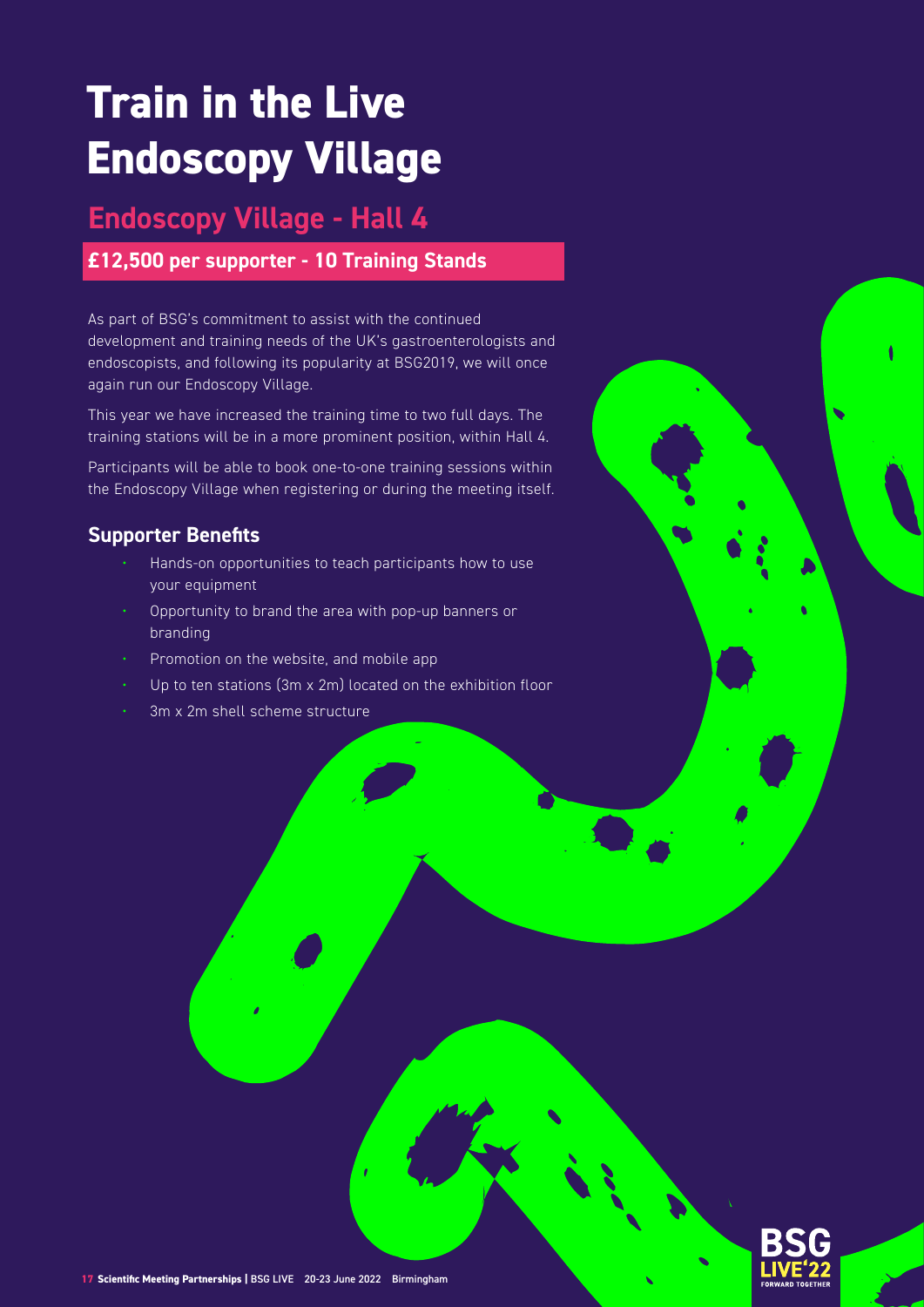





### **Wellbeing & Personal Development Zone**

After two years like no other, we are keen to offer as much support as we are able to our members, many of whom work in high-pressured and stressful environments.

Some of the companies that support the BSG are experts in the diagnosis and treatment of mental and nutritional health and related illnesses. We would welcome your support through a financial contribution or to bring your expertise to bear in the development of the Wellbeing & Personal Development Zone. You may also feel that this initiative is simply in line with your CSR strategies.

The Wellbeing & Personal Development Zone and drop in centre will provide our community with the space to focus on their own physical and mental health as we guide them on tips and techniques to avoid burnout. This area is likely to include quiet spaces for meditation, breathing, yoga or just to unwind and rest.

#### **How might you help?**

- Talks, formal and semi-formal presentations
- Share your effective campaigns to improve your organisations wellbeing
- Materials and other takeaways
- Consultations and advice
- Videos or interactive materials
- Banners and branding on the topic of wellbeing
- If you are interested in supporting this activity please contact our partnerships team

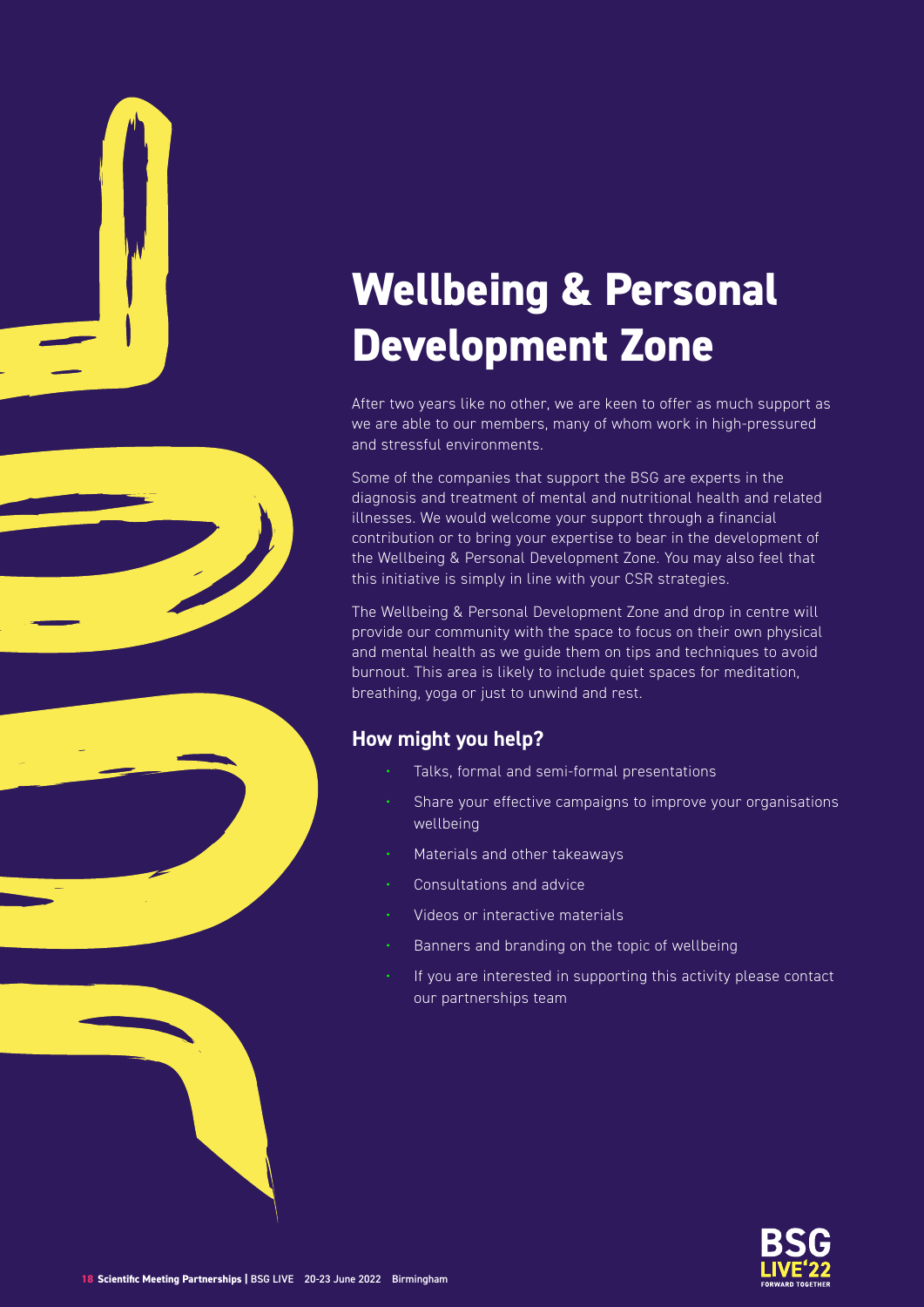### **Regulatory considerations**

The goal of the BSG and Industry is to develop a collaborative approach leading to the improvement of patient outcomes.

#### **General statement:**

- The BSG expects all industry sponsors and exhibitors to respect the educational spirit of our conferences and meetings
- We encourage companies with products, services and innovations aligned to GI and Hepatology care and management to be part of our scientific and educational activities

#### **Industry regulations for sponsors and exhibitors:**

- For information and guidance on regulations and legislation involving the support of 3rd party (medical society) activities should follow the Codes of Practice issued by respective regulatory organisations and the National Ministry of Health. Industry are responsible in all situations for ensuring that their promotion during the conference is legal and ethical in the United Kingdom
- The BSG assumes no responsibility for industry non-compliance with industry regulations or legislation standards. Industry agrees to indemnify the BSG against any third-party claim, damage, or loss originating from any infringement of Industry legislation or regulation requirements, including, but not limited to, infringement of Industry legislation or regulation requirements
- For the purpose of clarity and to support in the correct promotion of medicines the BSG consider the Annual Meeting, 2022 to be a UK meeting even if the reputation and attendance of the BSG Annual Meeting is international in nature
- If you believe any of our partnership activities do not align to industry codes please advise our team as soon as possible



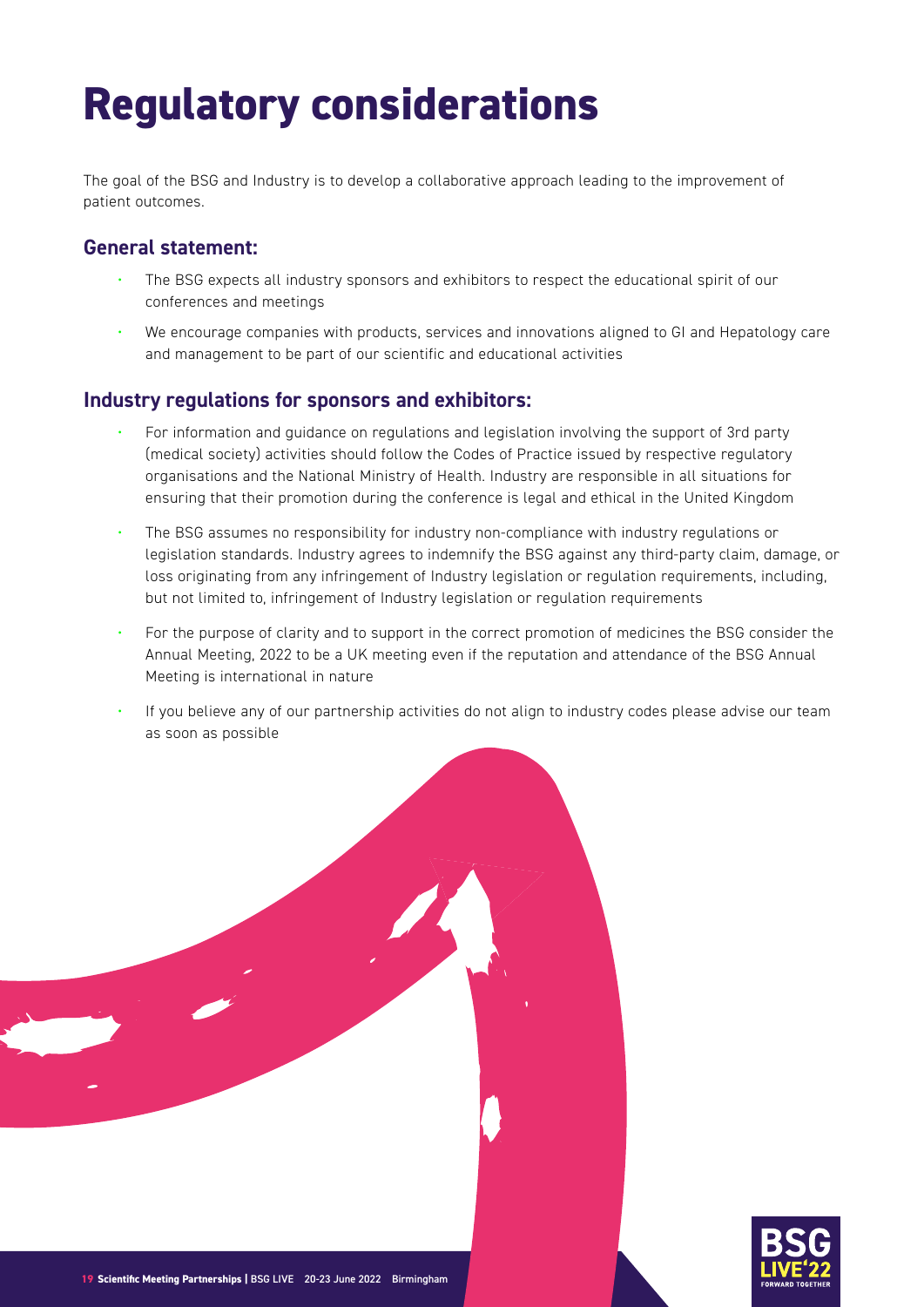### **BSG LIVE 2022 - Industry Partnerships Booking form**

| <b>EXHIBITION</b>                                                    | <b>INDICATE NUMBER OF</b><br><b>SQUARE METRES</b> | <b>INDICATE</b><br><b>TOTAL PRICE</b> | <b>SELECT</b> |
|----------------------------------------------------------------------|---------------------------------------------------|---------------------------------------|---------------|
| Space Only @ £700                                                    |                                                   |                                       |               |
| Shell Scheme @ £750                                                  |                                                   |                                       |               |
|                                                                      |                                                   | <b>PRICE + VAT</b>                    |               |
| <b>BSG PARTNER PACKAGE</b>                                           |                                                   | £40,000                               |               |
|                                                                      |                                                   |                                       |               |
| <b>INDUSTRY SYMPOSIA</b>                                             | <b>INDICATE PREFERRED DAY*</b>                    |                                       | <b>SELECT</b> |
| Morning Symposia 300 pax 30 mins                                     | Tuesday                                           | £10,000                               |               |
| Morning Symposia 200 pax 30 mins                                     | Tuesday                                           | £7,500                                |               |
| Lunchtime Symposia 300 pax 45 mins                                   |                                                   | £25,000                               |               |
| Lunchtime Symposia 200 pax 45 mins                                   |                                                   | £20,000                               |               |
| <b>Evening Symposia 200 pax 45 mins</b>                              | Tuesday                                           | £17,500                               |               |
| <b>Evening Symposia 200 pax 45 mins</b>                              | Tuesday                                           | £14,000                               |               |
| <b>Silent Symposia Theatre Session 80 pax 15 mins</b>                |                                                   | £2,500                                |               |
| <b>Silent Symposia Theatre Session 80 pax 30 mins</b>                |                                                   | £4,000                                |               |
|                                                                      |                                                   |                                       |               |
| <b>ENDOSCOPY VILLAGE SUPPORTER -</b><br><b>TRAINING STAND</b>        |                                                   | £12,500                               |               |
|                                                                      |                                                   |                                       |               |
| <b>WELLBEING &amp; PERSONAL</b><br><b>DEVELOPMENT ZONE SUPPORTER</b> | Contact us to discuss your participation          |                                       |               |

#### **Additional Item**

**PLEASE SPECIFY ANY ADDITIONAL ITEMS HERE**



\*Requests will be noted but not guaranteed.